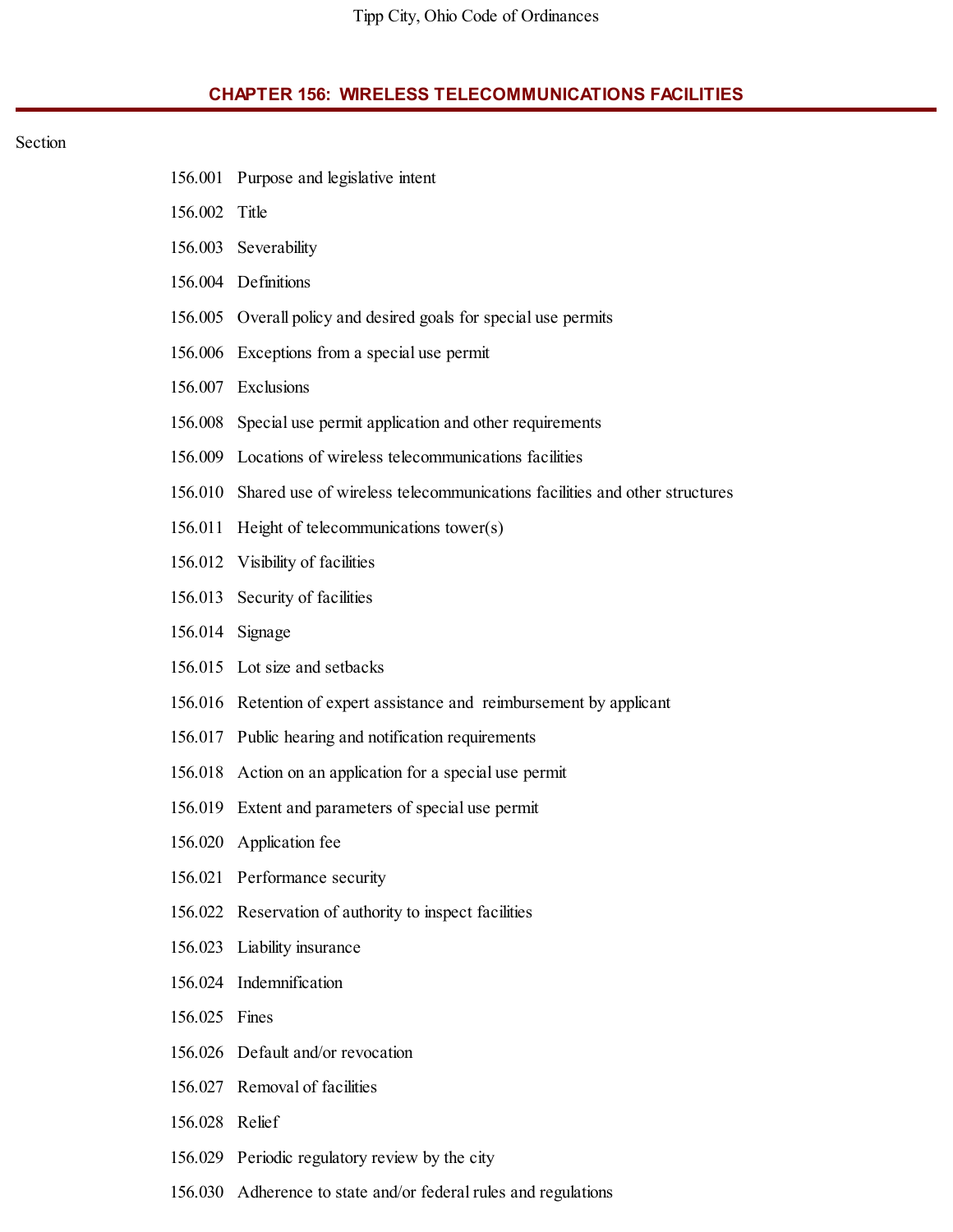### **§ 156.001 PURPOSE AND LEGISLATIVE INTENT.**

The Telecommunications Act of 1996 affirmed Tipp City's authority concerning the placement, construction and modification of wireless telecommunications facilities. Tipp City finds that wireless telecommunications facilities may pose significant concerns to the health, safety, public welfare, character and environment of the city and its inhabitants. The city also recognizes that facilitating the development of wireless service technology can be an economic development asset to the city and of significant benefit to the city and its residents. In order to ensure that the placement, construction or modification of wireless telecommunications facilities is consistent with the city's land use policies, the city is adopting a single, comprehensive wireless telecommunications facilities application and permit process. The intent of this chapter is to minimize impact of wireless telecommunications facilities, establish a fair and efficient process for review and approval of applications, assure an integrated, comprehensive review of environmental impacts of such facilities, and protect the health, safety and welfare of Tipp City.

(Ord. 06-05, passed 2-22-2005)

#### **§ 156.002 TITLE.**

This chapter shall be known and cited as the Wireless Telecommunications Facilities Siting Ordinance for Tipp City, Ohio.

(Ord. 06-05, passed 2-22-2005)

#### **§ 156.003 SEVERABILITY.**

(A) If any word, phrase, sentence, part, section, subsection, or other portion of this chapter or any application thereof to any person or circumstance is declared void, unconstitutional or invalid for any reason, then such word, phrase, sentence, part, section, subsection or other portion, or the proscribed application thereof, shall be severable, and the remaining provisions of this chapter and all applications thereof, not having been declared void, unconstitutional, or invalid, shall remain in full force and effect.

(B) Any special use permit issued under this chapter shall be comprehensive and not severable. If part of a permit is deemed or ruled to be invalid or unenforceable in any material respect by a competent authority, or is overturned by a competent authority, the permit shall be void in total, upon determination by the city.

(Ord. 06-05, passed 2-22-2005)

#### **§ 156.004 DEFINITIONS.**

For purposes of this chapter, and where not inconsistent with the context of a particular section, the defined terms, phrases, words, abbreviations and their derivations shall have the meaning given in this section. When not inconsistent with the context, words in the present tense include the future tense, words used in the plural number include words in the singular number and words in the singular number include the plural number. The word "shall" is always mandatory, and not merely directory.

*ACCESSORY FACILITY OR STRUCTURE*. An accessory facility or structure serving or being used in conjunction with wireless telecommunications facilities, and located on the same property or lot as the wireless telecommunications facilities, including but not limited to utility or transmission equipment storage sheds, fences or cabinets.

*ANTENNA.* A system of electrical conductors that transmit or receive electromagnetic waves or radio frequency or other wireless signals.

*APPLICANT.* Any wireless service provider submitting an application for a special use permit for wireless telecommunications facilities.

*APPLICATION.* All necessary and appropriate documentation, deposits, fees, and the like that an applicant submits in order to receive a special use permit for wireless telecommunications facilities.

*CO-LOCATION.* The use of an existing tower or structure to support antennae for the provision of wireless services.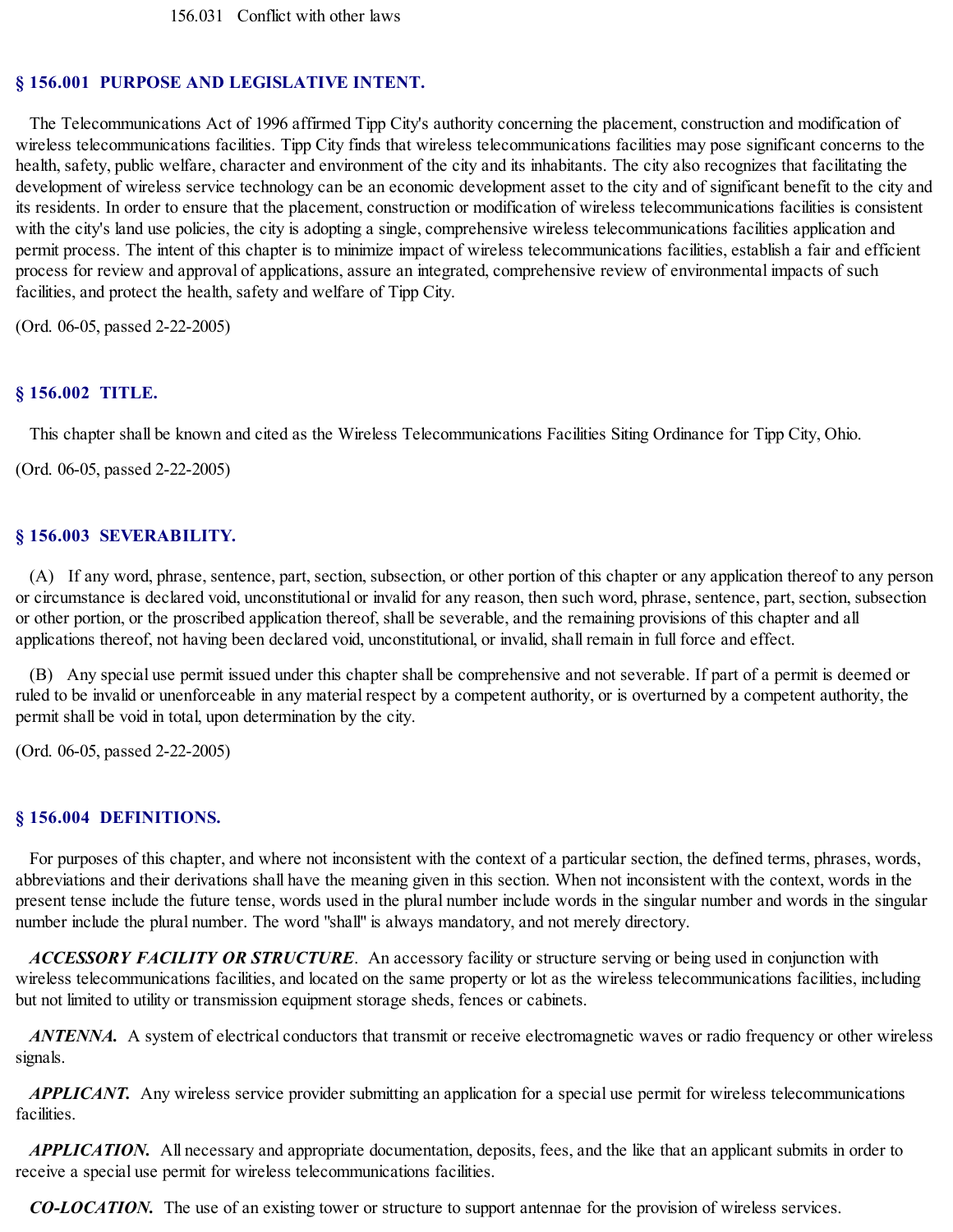*COMMERCIAL IMPRACTICABILITY* or *COMMERCIALLY IMPRACTICABLE.* The inability to perform an act on terms that are reasonable in commerce; the cause or occurrence of which could not have been reasonably anticipated or foreseen and that jeopardizes the financial efficacy of the project. The inability to achieve a satisfactory financial return on investment or profit, standing alone, shall not deem a situation to be *COMMERCIAL IMPRACTICABLE* and shall not render an act or the terms of an agreement *COMMERCIALLY IMPRACTICABLE*.

*COMPLETED APPLICATION.* An application that contains all information and/or data necessary to enable an informed decision to be made with respect to an application.

*COUNCIL.* The City Council of Tipp City, Ohio.

*FAA.* The Federal Aviation Administration, or its duly designated and authorized successor agency.

*FCC.* The Federal Communications Commission, or its duly designated and authorized successor agency.

*HEIGHT*. When referring to a tower or structure, means the distance measured from the pre- existing grade level to the highest point on the tower or structure, even if said highest point is an antenna or lightening protection device.

*MODIFICATION* or *MODIFY.* The addition, removal or change of any of the physical and visually discernible components or aspects of a wireless facility, such as antennas, cabling, equipment shelters, landscaping, fencing, utility feeds, changing the color or materials of any visually discernible components, vehicular access, parking and/or an upgrade or change out of equipment for better or more modern equipment. Adding a new wireless carrier or service provider to a telecommunications tower or telecommunications site as a co-location is a *MODIFICATION*. A *MODIFICATION* shall not include the replacement of any components of a wireless facility where the replacement is identical to the component being replaced or for any matters that involve the normal repair and maintenance of a wireless facility without adding, removing or changing anything.

*NIER.* Non-ionizing electromagnetic radiation.

*PERSON*. Any individual, corporation, estate, trust, partnership, joint stock company association of 2 or more persons having a joint common interest, or any other entity.

*PERSONAL WIRELESS FACILITY.* See definition for "Wireless Telecommunications Facilities" as defined in this section.

*PERSONAL WIRELESS SERVICES* or *PWS* or *PERSONAL TELECOMMUNICATIONS SERVICE* or *PCS*. Shall have the same meaning as defined and used in the 1996 Telecommunications Act.

*REPAIRS AND MAINTENANCE.* The replacement of any components of a wireless facility where the replacement is identical to the component being replaced or for any matters that involve the normal repair and maintenance of a wireless facility without the addition, removal or change of any of the physical or visually discernable components or aspects of a wireless facility that will add to the visible appearance of the facility as originally permitted.

**SPECIAL USE PERMIT.** The official document or permit by which an applicant is allowed to file for a building permit to construct and use wireless telecommunications facilities as granted or issued by the city.

*STATE.* The State of Ohio.

*STEALTH* or *STEALTH TECHNOLOGY.* To minimize adverse aesthetic and visual impacts on the land, property, buildings and other facilities adjacent to, surrounding, and in generally the same area as the requested location of such wireless telecommunications facilities, which shall mean using the least visually and physically intrusive facility that is not technologically or commercially impracticable under the facts and circumstances.

*TELECOMMUNICATION SITE.* See "Wireless Telecommunications Facilities" as defined in this section.

*TELECOMMUNICATIONS.* The transmission and/or reception of audio, video, data and other information by wire, radio frequency, light and other electronic or electromagnetic systems.

*TELECOMMUNICATIONS STRUCTURE.* A structure used in the provision of services described in the definition of "Wireless Telecommunications Facilities".

*TEMPORARY.* Temporary in relation to all aspects and components of this chapter, something intended to, or that does, exist for fewer than 90 days.

*TOWER.* Any structure designed primarily to support an antenna for receiving and/or transmitting a wireless signal.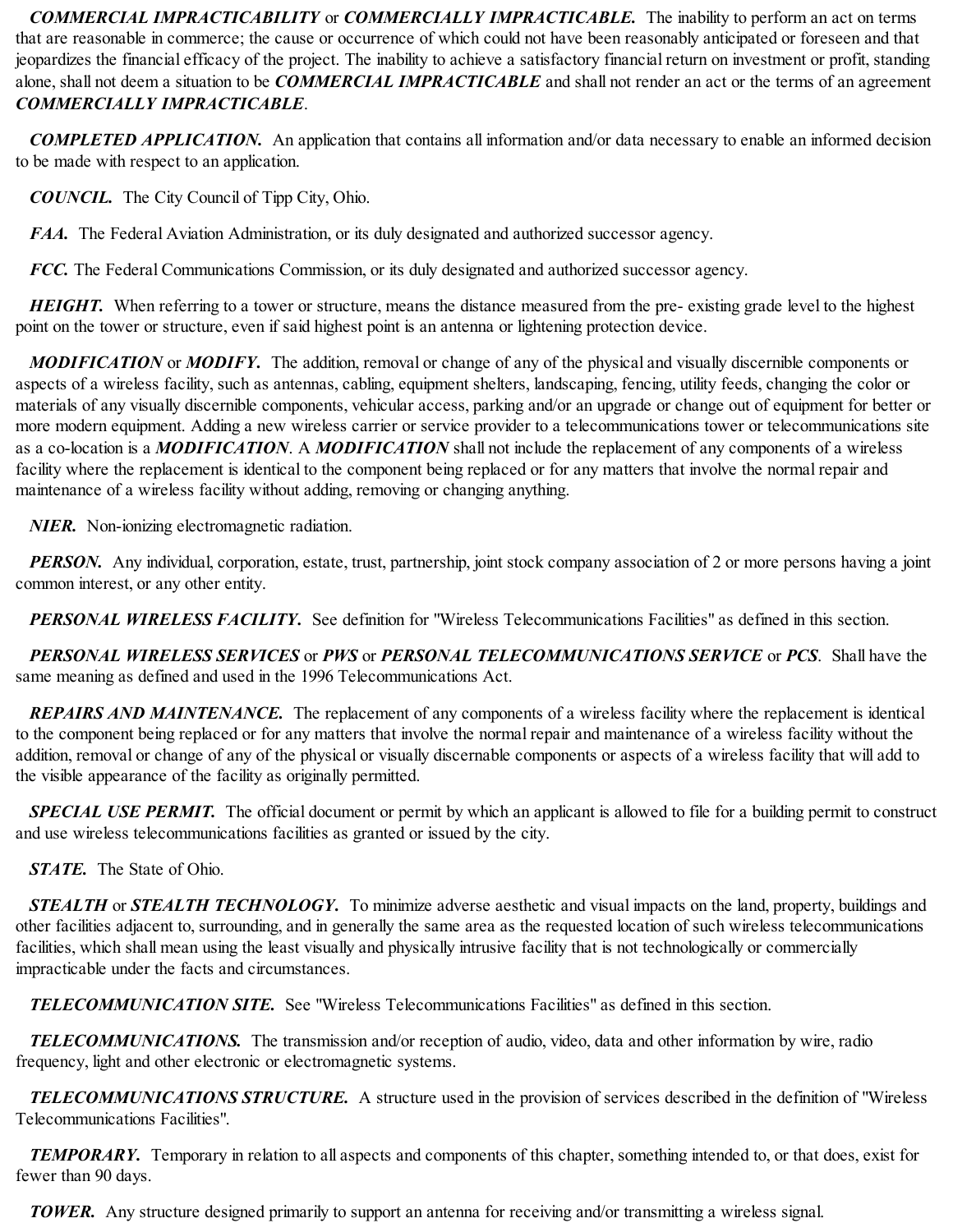*WIRELESS TELECOMMUNICATIONS FACILITIES.* Includes a telecommunications site and personal wireless facility. It means a structure, facility or location designed, or intended to be used as, or used to support antennas or other transmitting or receiving devices. This includes, without limit, towers of all types and kinds, and structures, including, but not limited to buildings, church steeples, silos, water towers, signs or other structures that can be used as a support structure for antennas or the functional equivalent of such. It further includes all related facilities and equipment such as cabling, equipment shelters and other structures associated with the site. It is a structure and facility intended for transmitting and/or receiving radio, television, cellular, SMR, paging, 911, personal communications services (PCS), commercial satellite services, microwave services and any commercial wireless telecommunication service not licensed by the FCC.

(Ord. 06-05, passed 2-22-2005)

## **§ 156.005 OVERALL POLICY AND DESIRED GOALS FOR SPECIAL USE PERMITS.**

In order to ensure that the placement, construction, and modification of wireless telecommunications facilities protects the city's health, safety, public welfare, environmental features, the nature and character of the community, and neighborhood and other aspects of the quality of life specifically listed elsewhere in this chapter, the city hereby adopts an overall policy with respect to a special use permit for wireless telecommunications facilities, for the express purpose of achieving the following goals:

(A) Requiring a special use permit for any new, co-location or modification of a wireless telecommunications facility;

(B) Implementing an application process for person(s) seeking a special use permit for wireless telecommunications facilities;

(C) Establishing a policy for examining an application for and issuing a special use permit for wireless telecommunications facilities that is both fair and consistent.

(D) Promoting and encouraging, wherever possible, the sharing and/or co-location of wireless telecommunications facilities among service providers

(E) Promoting and encouraging, wherever possible, the placement, height and quantity of wireless telecommunications facilities in such a manner, including but not limited to the use of stealth technology, to minimize adverse aesthetic and visual impacts on the land, property, buildings and other facilities adjacent to, surrounding and in generally the same area as the requested location of such wireless telecommunications facilities, which shall mean using the least visually and physically intrusive facility that is not technologically or commercially impracticable under the facts and circumstances.

(F) That in granting a special use permit, the city has found that the facility shall be the most appropriate site as regards being the least visually intrusive among those available in the city.

(G) See § 154.03(D) regarding additional requirements for any special use permit in the city.

(Ord. 06-05, passed 2-22-2005)

# **§ 156.006 EXCEPTIONS FROM A SPECIAL USE PERMIT.**

(A) No person shall be permitted to site, place, build, construct, modify or prepare any site for the placement or use of wireless telecommunications facilities as of the effective date of this chapter without having first obtained a special use permit for wireless telecommunications facilities. Notwithstanding anything to the contrary in this section, no special use permit shall be required for those noncommercial exceptions noted in § 156.007.

(B) All wireless telecommunications facilities existing on or before the effective date of this chapter shall be allowed to continue as they presently exist, provided however, that any visible modification of an existing wireless telecommunications facility will require the complete facility and any new installation to comply with this chapter, unless a variance is granted.

(C) Any repair and maintenance of a wireless facility does not require the application for a special use permit.

(Ord. 06-05, passed 2-22-2005)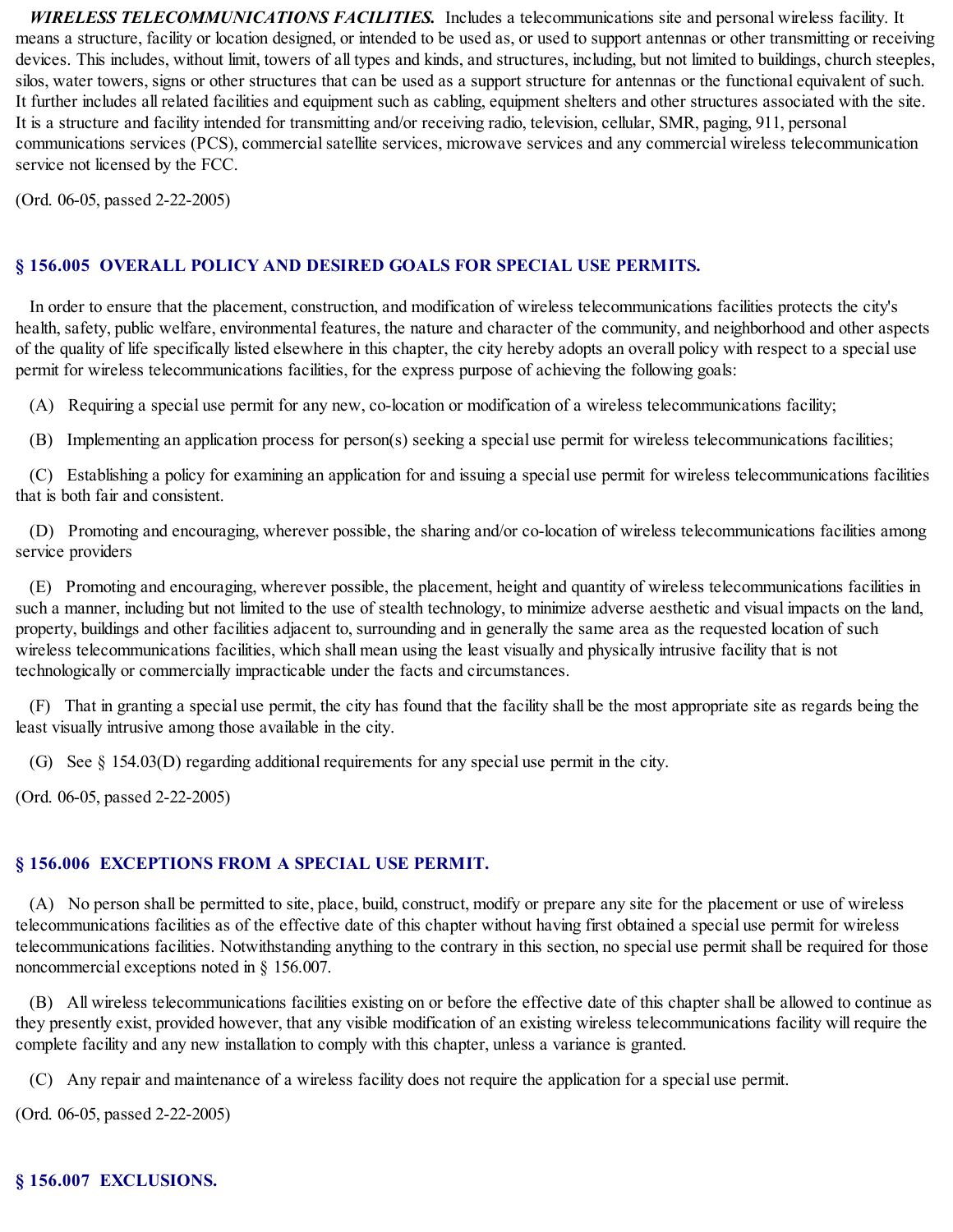The following shall be exempt from this chapter:

(A) The city's fire, police, department of transportation or other public service facilities owned and operated by the local government.

(B) Any facilities expressly exempt from the city's siting, building and permitting authority.

(C) Over-the-air reception devices, including the reception antennas for direct broadcast satellites (DBS), multi-channel multi-point distribution (wireless cable) providers (MMDS), television broadcast stations (TVBS) and other customer-end antennas that receive and transmit fixed wireless signals that are primarily used for reception.

(D) Facilities exclusively for private, noncommercial radio and television reception and private citizen's bands, licensed amateur radio and other similar noncommercial telecommunications. See  $\S$  154.06(A) for requirements.

(E) Facilities exclusively for providing unlicensed spread spectrum technologies (such as IEEE 802.11a, b, g (Wi-Fi) and Bluetooth) where the facility does not require a new tower.

(Ord. 06-05, passed 2-22-2005)

## **§ 156.008 SPECIAL USE PERMIT APPLICATION AND OTHER REQUIREMENTS.**

(A) All applicants for a special use permit for wireless telecommunications facilities or any modification of such facility shall comply with the requirements set forth in this chapter. The Planning Board is the officially designated agency or body of the city to whom applications for a special use permit for wireless telecommunications facilities must be made, and that is authorized to review, analyze, evaluate and make decisions with respect to granting or not granting or revoking special use permits for wireless telecommunications facilities. The city may, at its discretion, delegate or designate other official

agencies or officials of the city to accept, review, analyze, evaluate and make recommendations to the Planning Board with respect to the granting or not granting or revoking special use permits for wireless telecommunications facilities.

(B) The city may reject applications not meeting the requirements stated herein or which are otherwise incomplete.

(C) No wireless telecommunications facilities shall be installed, constructed or modified until the application is reviewed and approved by the city and the special use permit has been issued.

(D) Any and all representations made by the applicant to the city on the record during the application process, whether written or verbal, shall be deemed a part of the application and may be relied upon in good faith by the city.

(E) An application for a special use permit for wireless telecommunications facilities shall be signed on behalf of the applicant by the person preparing the same and with knowledge of the contents and representations made therein and attesting to the truth and completeness of the information.

(F) The applicant must provide documentation to verify it has the right to proceed as proposed on the site. This would require an executed copy of the lease with the landowner or landlord or a signed letter acknowledging authorization. If the applicant owns the site, a copy of the ownership record is required.

(G) The applicant shall include a statement in writing:

(1) That the applicant's proposed wireless telecommunications facilities shall be maintained in a safe manner, and in compliance with all conditions of the special use permit, without exception, unless specifically granted relief by the city in writing, as well as all applicable and permissible local codes, ordinances, and regulations, including any and all applicable city, state and federal laws, rules, and regulations;

(2) That the construction of the wireless telecommunications facilities is legally permissible, including, but not limited to the fact that the applicant is authorized to do business in the state.

(H) Where a certification is called for in this chapter, such certification shall bear the signature and seal of a professional engineer licensed in the state of Ohio.

(I) In addition to all other required information as stated in this chapter, all applications for the construction or installation of new wireless telecommunications facilities or modification of an existing facility shall contain the information hereinafter set forth: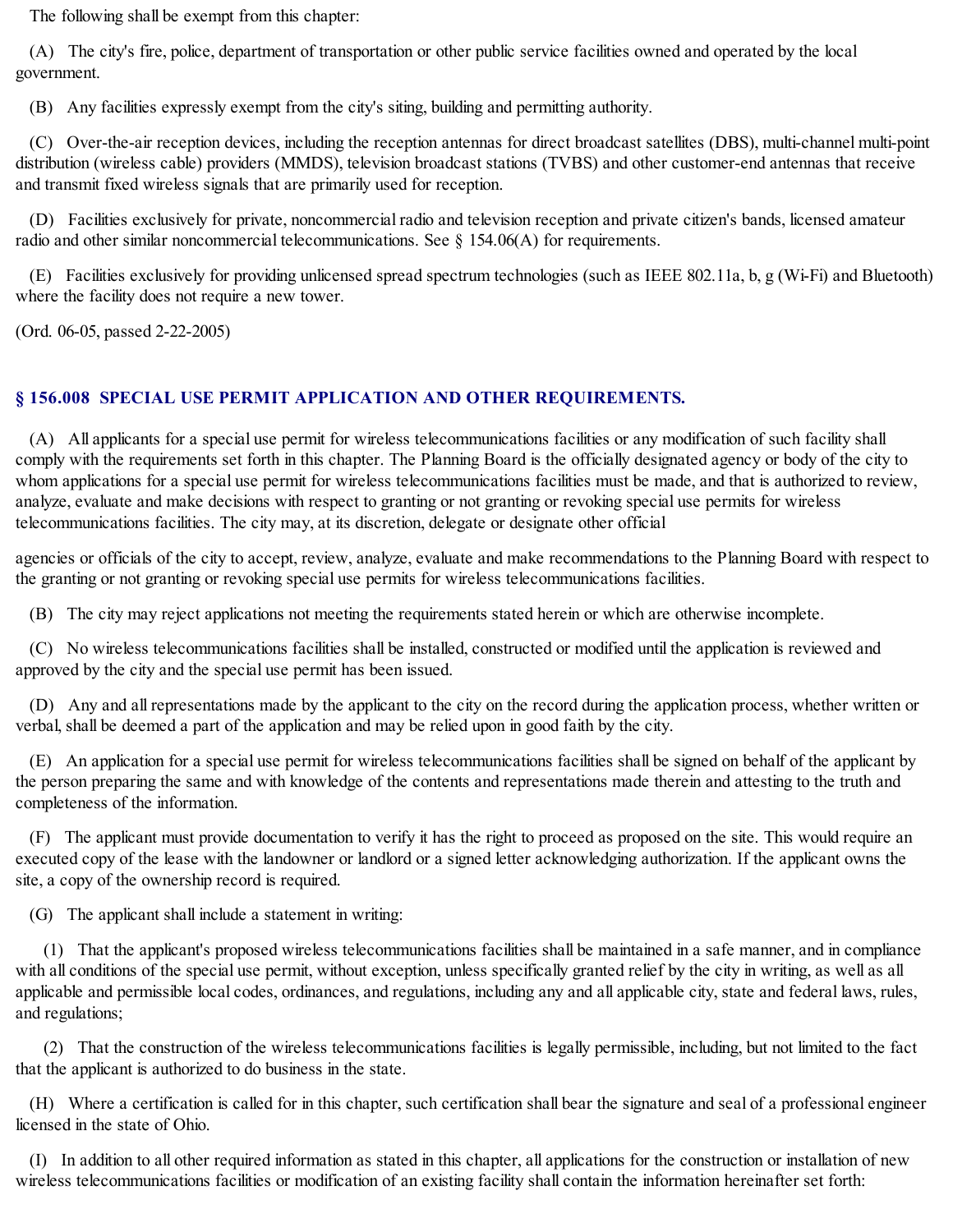(1) A descriptive statement of the objective(s) for the new facility or modification, including and expanding on a need such as coverage and/or capacity requirements;

(2) Documentation that demonstrates and proves the need for the wireless telecommunications facility to provide service primarily and essentially within the city. Such documentation shall include propagation studies of the proposed site and all adjoining planned, proposed, in-service or existing sites that demonstrate a significant gap in coverage and/or, if a capacity need, include an analysis of current and projected usage;

(3) The name, address and phone number of the person preparing the report;

(4) The name, address, and phone number of the property owner and applicant, and to include the legal name of the applicant. If the site is a tower and the owner is different that the applicant, provide name and address of the tower owner;

(5) The postal address and tax map parcel number of the property;

(6) The Zoning District or designation in which the property is situated;

(7) Size of the property stated both in square feet and lot line dimensions, and a survey showing the location of all lot lines;

(8) The location of nearest residential structure;

(9) The location, size and height of all existing and proposed structures on the property which is the subject of the application;

(10) The type, locations and dimensions of all proposed and existing landscaping, and fencing;

(11) The azimuth, size and center line height location of all proposed and existing antennas on the supporting structure;

(12) The number, type and model of the antenna(s) proposed with a copy of the specification sheet;

(13) The make, model, type and manufacturer of the tower and design plan, stating the tower's capacity to accommodate multiple users;

(14) A site plan describing the proposed tower and antenna(s) and all related fixtures, structures, appurtenances and apparatus, including height above pre-existing grade, materials, color and lighting;

(15) The frequency, modulation and class of service of radio or other transmitting equipment;

(16) The actual intended transmission power stated as the maximum effective radiated power (ERP) in watts;

(17) Signed documentation such as the "Checklist to Determine Whether a Facility is Categorically Excluded" to verify that the wireless telecommunication facility with the proposed installation will be in full compliance with the current FCC RF Emissions guidelines (NIER). If not categorically excluded, a complete RF Emissions study is required to provide verification;

(18) A signed statement that the proposed installation will not cause physical or RF interference with other telecommunications devices;

(19) A copy of the FCC license applicable for the intended use of the wireless telecommunications facilities;

(20) A copy of the geotechnical engineering study, report and foundation design calculations for a proposed or existing tower site and if existing tower or water tank site, a copy of the installed foundation design;

(21) Payment of the required deposit as noted in § 156.016;

(22) Payment of the required fee as noted in § 156.020;

(23) The names, lot numbers and tax mailing addresses of all properties within 1,500 feet of any point on the site being considered for the wireless telecommunication facility (see § 156.017).

(J) The applicant will provide a written copy of an analysis, completed by a qualified individual or organization, to determine if the proposed new tower or existing structure intended to support wireless facilities is in compliance with Federal Aviation Administration Regulation Part 77 and if it requires lighting. This requirement shall also be for any existing structure or building where the application increases the height of the structure or building. If this analysis determines that an FAA determination is required, then all filings with the FAA, all responses from the FAA and any related correspondence shall be provided with the application.

(K) *Application for new tower.*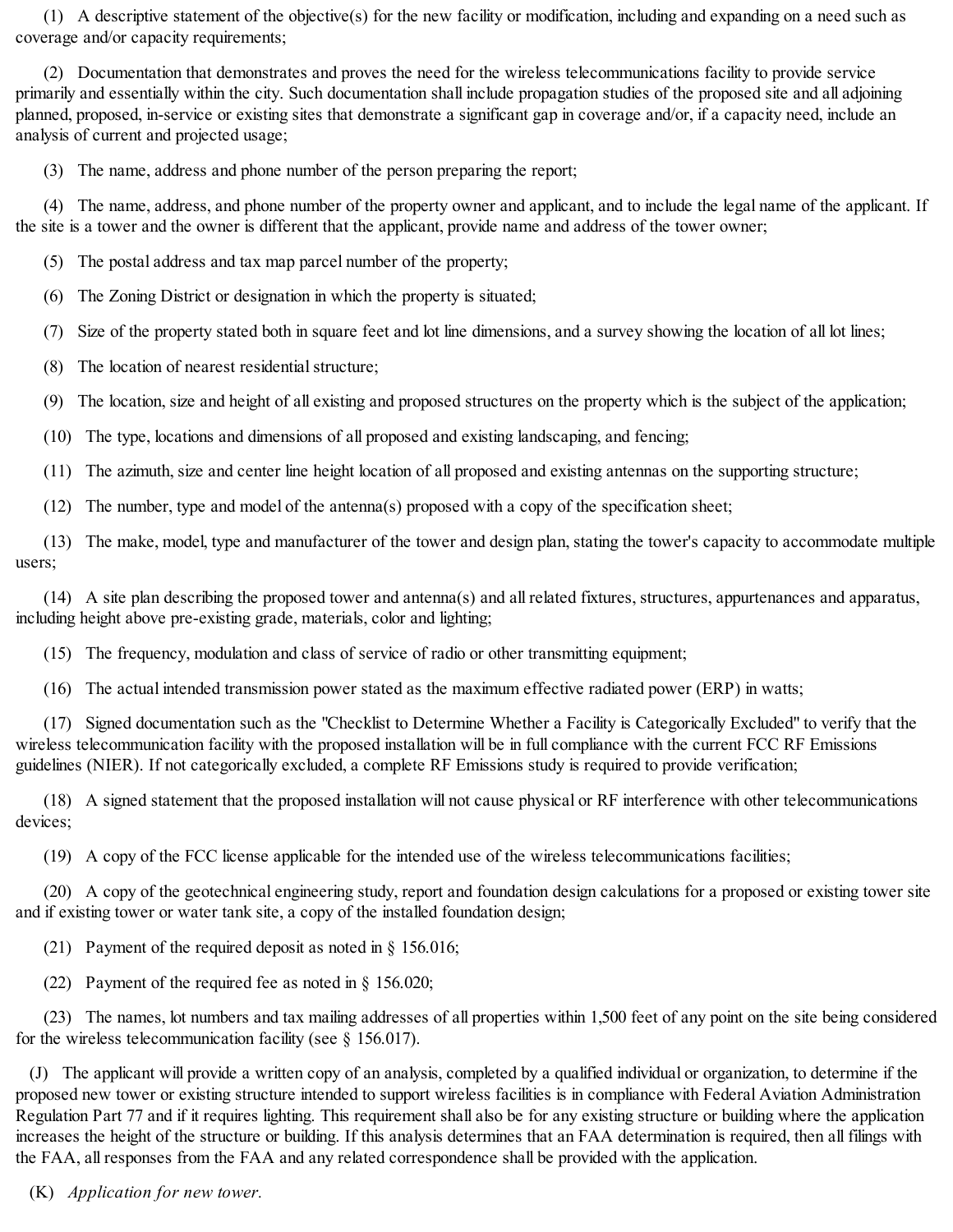(1) In the case of a new tower, the applicant shall be required to submit a written report demonstrating its meaningful efforts to secure shared use of existing tower(s) or the use of alternative buildings or other structures within the city. Copies of written requests and responses for shared use shall be provided to the city in the application, along with any letters of rejection, stating the reason for rejection.

(2) In order to better inform the public, in the case of a new telecommunication tower, the applicant shall, prior to the public hearing on the application, hold a "balloon test". The applicant shall arrange to fly, or raise upon a temporary mast, a minimum of a 3foot in diameter brightly colored balloon at the maximum height of the proposed new tower. The dates, (including a second date, in case of poor visibility on the initial date) times and location of this balloon test shall be advertised by the applicant 7 and 14 days in advance of the first test date in a newspaper with a general circulation in the city. The applicant shall inform the city, in writing, of the dates and times of the test at least 14 days in advance. The balloon shall be flown for at least 4 consecutive hours sometime between 7:00 a.m. and 4:00 p.m. on the dates chosen. The primary date shall be on a weekend, but in case of poor weather on the initial date, the secondary date may be on a weekday. A report with pictures from various locations of the balloon shall be provided with the application.

(3) The applicant shall examine the feasibility of designing the proposed tower, site, fencing, and the like to accommodate future demand for at least 4 additional commercial applications, for example, future co-locations. The tower shall be structurally designed to accommodate at least 4 additional antenna arrays equal to those of the applicant, and located as close to the applicant's antenna as possible without causing interference. This requirement may be waived, provided that the applicant, in writing, demonstrates that the provisions of future shared usage of the tower is not technologically feasible, is commercially impracticable or creates an unnecessary and unreasonable burden, based upon:

- (a) The foreseeable number of FCC licenses available for the area;
- (b) The kind of wireless telecommunications facilities site and structure proposed;
- (c) The number of existing and potential licenses without wireless telecommunications facilities spaces/sites;
- (d) Available space on existing and approved towers.

(4) The owner of a proposed new tower, and his or her successors in interest, shall negotiate in good faith for the shared use of the proposed tower by other wireless service providers in the future, and shall:

- (a) Respond within 60 days to a request for information from a potentialshared-use applicant;
- (b) Negotiate in good faith concerning future requests for shared use of the new tower by other telecommunications providers;

(c) Allow shared use of the new tower if another telecommunications provider agrees in writing to pay reasonable charges. The charges may include, but are not limited to, a pro rata share of the cost of site selection, planning, project administration, land costs, site design, construction and maintenance financing, return on equity, less depreciation, and all of the costs of adapting the tower or equipment to accommodate a shared user without causing electromagnetic interference;

(d) Failure to abide by the conditions outlined above may be grounds for revocation of the special use permit.

(L) The applicant shall provide certification with documentation (structural analysis) including calculations that the telecommunication facility tower and foundation and attachments, rooftop support structure, water tank structure, and any other supporting structure as proposed to be utilized are designed and will be constructed to meet all local, city, state and federal structural requirements for loads, including wind and ice loads.

(M) If proposal is for a co-location or modification on an existing tower, the applicant is to provide signed documentation of the tower condition such as an ANSI report as per Annex E, Tower Maintenance and Inspection Procedures, ANSI/TIA/EIA-222F or most recent version. The inspection report must be performed every 3 years for a guyed tower and 5 years for monopoles and selfsupporting towers.

(N) All proposed wireless telecommunications facilities shall contain a demonstration that the facility be sited so as to be the least visually intrusive reasonably possible, given the facts and circumstances involved and thereby have the least adverse visual effect on the environment and its character, on existing vegetation, and on the residences in the area of the wireless telecommunications facility.

(O) If a new tower, proposal for a new antenna attachment to an existing structure, or modification adding to a visual impact, the applicant shall furnish a visual impact assessment, which shall include:

(1) If a new tower or increasing the height of an existing structure is proposed, a computer generated Zone of Visibility Map at a minimum of 1-mile radius from the proposed structure, with and without foliage, shall be provided to illustrate locations from which the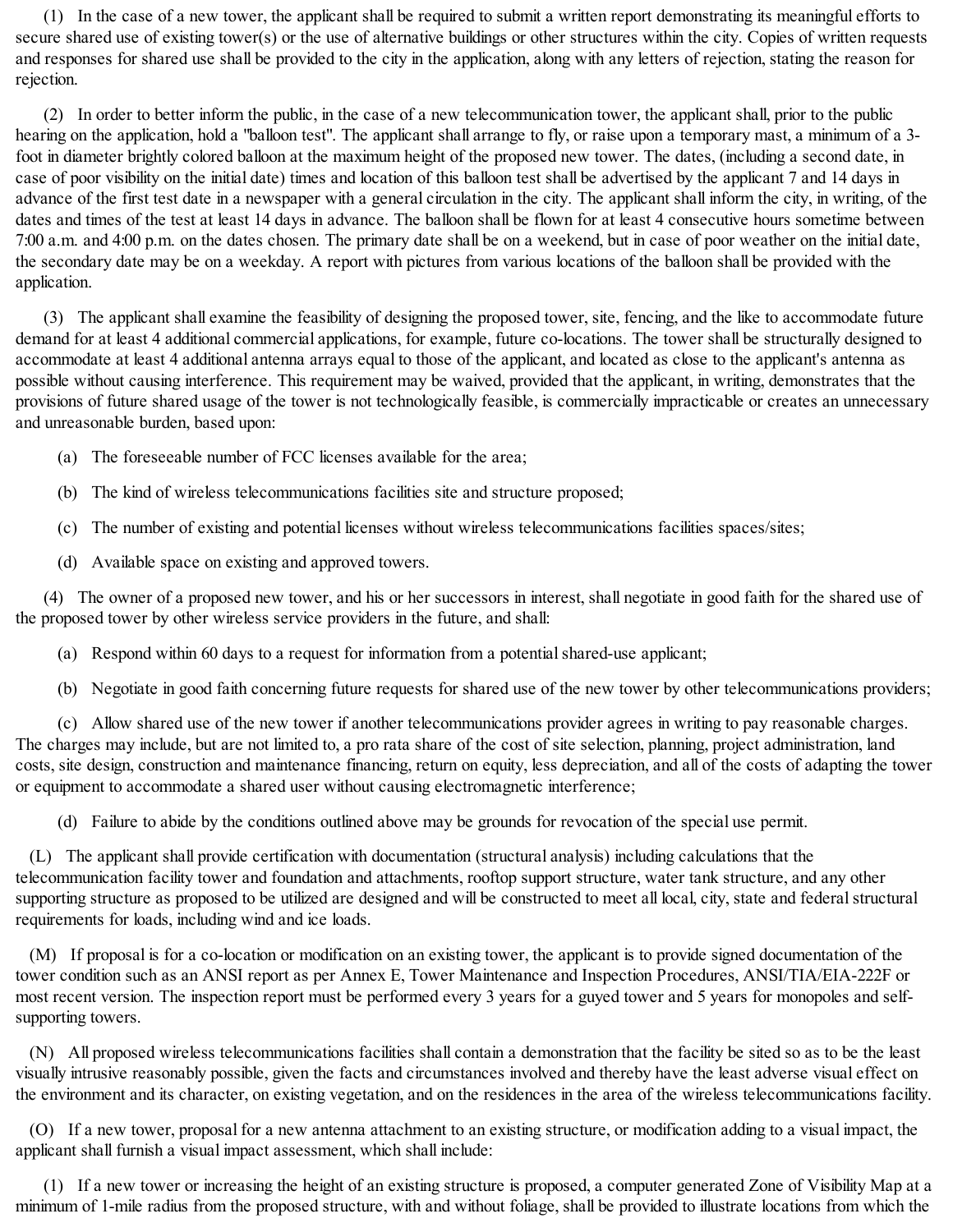proposed installation may be seen.

(2) Pictorial representations of "before and after" (photo simulations) views from key viewpoints both inside and outside of the city as may be appropriate, including but not limited to state highways and other major roads; state and local parks; other public lands; historic districts; preserves and historic sites normally open to the public; and from any other location where the site is visible to a large number of visitors, travelers or residents. Guidance will be provided concerning the appropriate key sites at the pre-application meeting. Provide a map showing the locations of where the pictures were taken and distance from the proposed structure.

(3) A written description of the visual impact of the proposed facility including as applicable; the tower base, guy wires, signage, fencing and accessory buildings from abutting and adjacent properties and streets as relates to the need or appropriateness of screening.

(a) Existing vegetation, such as trees and shrubs, shall be preserved to the maximum extent possible. Buffer plantings shall be located around the perimeter of any security enclosure as noted in § 156.013.

(b) Signs shall be posted around the facility, along with a telephone number of a contact person in the event of an emergency. See § 156.014. The city and any co-locators shall be granted reasonable access.

(c) All facilities shall be painted a non- contrasting gray or similar color when approved by the Planning Board, minimizing its visibility unless otherwise required by the Federal Communications Commission, Federal Aviation Administration, and/or by historic preservation or architectural review standards imposed by the Zoning Code. All appurtenances shall be aesthetically and architecturally compatible with the surrounding environment by means of camouflage techniques deemed acceptable by the Planning Board. See § 156.012.

(d) No facility shall be artificially illuminated except as required by the Federal Aviation Administration or as deemed necessary by the Planning Board for unusual security or safety reasons. See  $\S$  156.012.

(P) The applicant shall demonstrate and provide in writing and/or by drawing how it shall effectively screen from view the base and all related equipment and structures of the proposed wireless telecommunications facility.

(Q) The wireless telecommunications facility and any and all accessory or associated facilities shall maximize the use of building materials, colors and textures designed to blend with the structure to which it may be affixed and/or to harmonize with the natural surroundings. This shall include the utilization of stealth or concealment technology as may be required by the city.

(R) All utilities at a wireless telecommunications facilities site shall be installed underground and in compliance with all laws, ordinances, rules and regulations of the city, including specifically, but not limited to, the National Electrical Safety Code and the National Electrical Code where appropriate.

(S) At a telecommunications site, an access road, turn-around space and parking shall be provided to assure adequate emergency and service access. Maximum use of existing roads, whether public or private, shall be made to the extent practicable. Road construction shall at all times minimize ground disturbance and the cutting of vegetation. Road grades shall closely follow natural contours to assure minimal visual disturbance and reduce soil erosion. Roads shall be hard-surfaced with concrete or asphaltic concrete surface.

(T) All wireless telecommunications facilities shall be constructed, operated, maintained, repaired, provided for removal of, modified or restored in strict compliance with all current applicable technical, safety and safety-related codes adopted by the city, state, or United States, including but not limited to the most recent editions of the ANSI Code, National Electrical Safety Code and the National Electrical Code, as well as accepted and responsible workmanlike industry practices and recommended practices of the National Association of Tower Erectors. The codes referred to are codes that include, but are not limited to construction, building, electrical, fire, safety, health and land use codes. In the event of a conflict between or among any of the preceding, the more stringent shall apply.

(U) A holder of a special use permit granted under this chapter shall obtain, at its own expense, all permits and licenses required by applicable law, rule, regulation or code, and must maintain the same, in full force and effect, for as long as required by the city or other governmental entity or agency having jurisdiction over the applicant.

(V) There shall be a pre-application meeting. The purpose of the pre-application meeting will be to address issues that will help to expedite the review and permitting process. A pre-application meeting shall also include a site visit if there has not been a prior site visit for the requested site. Costs of the city's consultants to prepare for and attend the pre- application meeting will be borne by the applicant.

(W) An applicant shallsubmit to the city the number of completed applications determined to be needed at the pre-application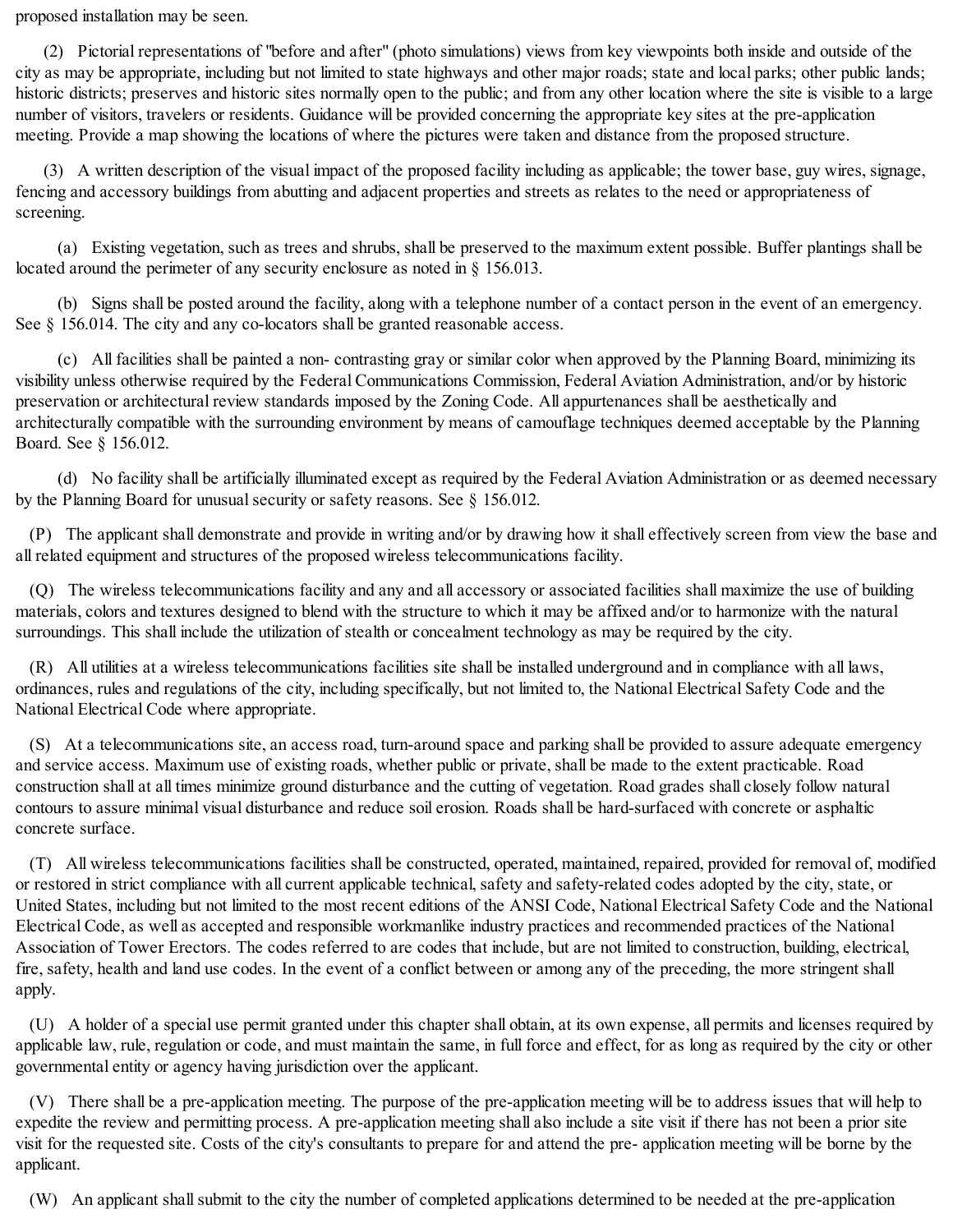meeting. Written notification of the application shall be provided to the legislative body of all adjacent municipalities as applicable and/or requested.

(X) The holder of a special use permit shall notify the city of any intended modification of a wireless telecommunication facility and shall apply to the city to modify, relocate or rebuild a wireless telecommunications facility.

(Ord. 06-05, passed 2-22-2005)

## **§ 156.009 LOCATIONS OF WIRELESS TELECOMMUNICATIONS FACILITIES.**

(A) Applicants for wireless telecommunications facilities shall locate, site and erect said wireless telecommunications facilities in accordance with the following priorities, 1 being the highest priority and 6 being the lowest priority:

- (1) On existing towers or other structures without increasing the height of the tower or structure;
- (2) On City-owned properties;
- (3) On properties in areas zoned for industrial use;
- (4) On properties in areas zoned for commercial use;
- (5) On properties in areas zoned for agricultural use;
- (6) On properties in areas zoned for residential use.

(B) If the proposed site is not proposed for the highest priority listed above, then a detailed explanation must be provided as to why a site of a higher priority was not selected. The person seeking such an exception must satisfactorily demonstrate the reason or reasons why such a permit should be granted for the proposed site, and the hardship that would be incurred by the applicant if the permit were not granted for the proposed site.

(C) An applicant may not by-pass sites of higher priority by stating the site proposed is the only site leased or selected. An application shall address co- location as an option. If such option is not proposed, the applicant must explain to the reasonable satisfaction of the city why co-location is commercially or otherwise impracticable. Agreements between providers limiting or prohibiting co-location shall not be a valid basis for any claim of commercial impracticability or hardship.

(D) Notwithstanding the above, the city may approve any site located within an area in the above list of priorities, provided that the city finds that the proposed site is in the best interest of the health, safety and welfare of the city and its inhabitants and will not have a deleterious effect on the nature and character of the community and neighborhood.

(E) The applicant shallsubmit a written report demonstrating the applicant's review of the above locations in order of priority, demonstrating the technological reason for the site selection. If appropriate, based on selecting a site of lower priority, a detailed written explanation as to why sites of a higher priority were not selected shall be included with the application.

(F) Notwithstanding that a potentialsite may be situated in an area of highest priority or highest available priority, the city may disapprove an application for any of the following reasons.

- (1) Conflict with safety and safety-related codes and requirements;
- (2) Conflict with the historic nature or character of a neighborhood or historical district;

(3) The use or construction of wireless telecommunications facilities which is contrary to an already stated purpose of a specific zoning or land use designation;

(4) The placement and location of wireless telecommunications facilities which would create an unacceptable risk, or the reasonable probability of such, to residents, the public, employees and agents of the city, or employees of the service provider or other service providers;

(5) Conflicts with the provisions of this chapter.

(Ord. 06-05, passed 2-22-2005)

## **§ 156.010 SHARED USE OF WIRELESS TELECOMMUNICATIONS FACILITIES AND OTHER STRUCTURES.**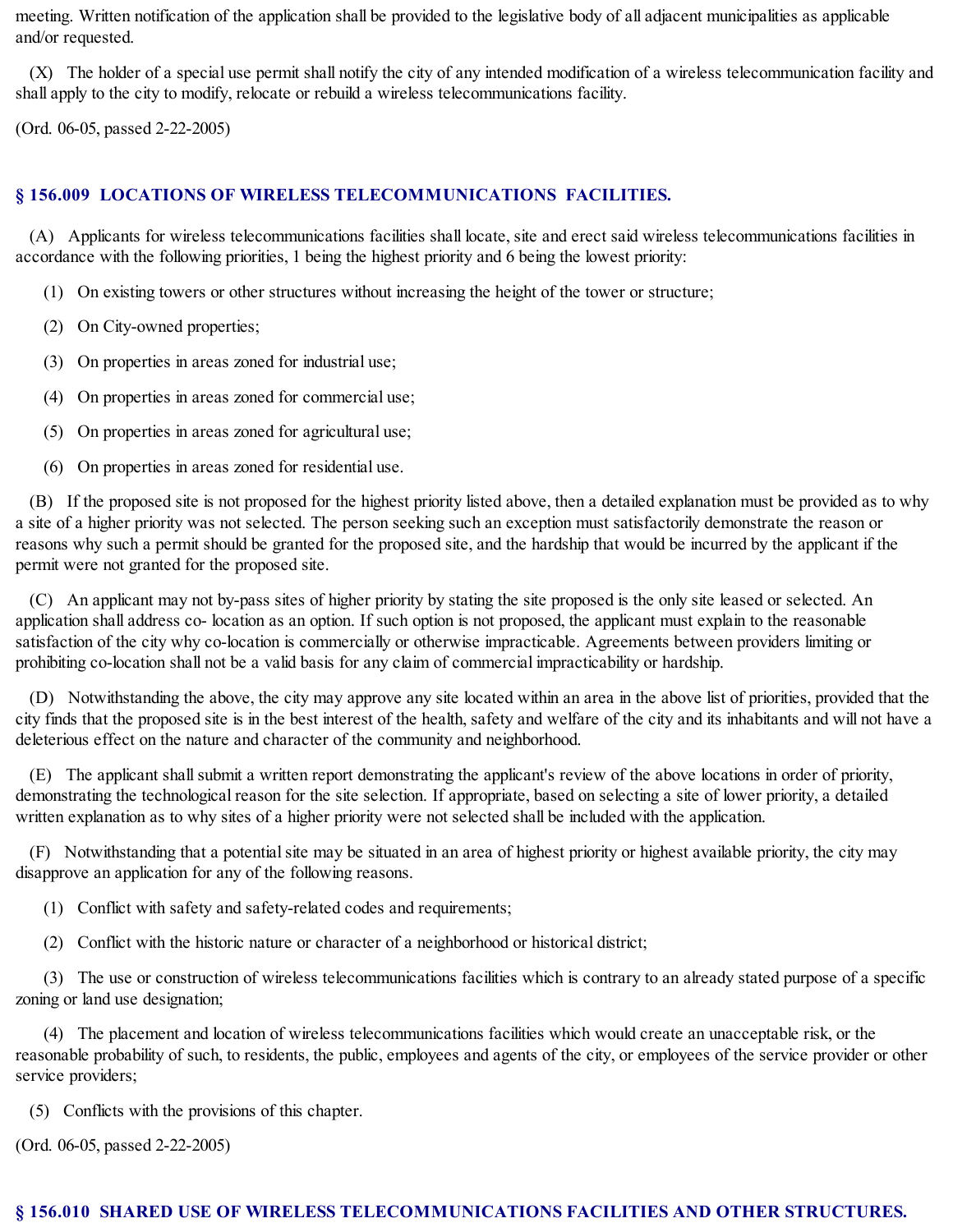(A) The city, as opposed to the construction of a new tower, shall prefer locating on existing towers or others structures without increasing the height. The applicant shall submit a comprehensive report inventorying existing towers and other suitable structures within 4 miles of the location of any proposed new tower, unless the applicant can show that some other distance is more reasonable and demonstrate conclusively why an exiting tower or other suitable structure can not be used.

(B) An applicant intending to locate on an existing tower or other suitable structure shall be required to document the intent of the existing owner to permit its use by the applicant.

(C) Such shared use shall consist only of the minimum antenna array technologically required to provide service primarily and essentially within the city, to the extent practicable, unless good cause is shown.

(Ord. 06-05, passed 2-22-2005)

### **§ 156.011 HEIGHT OF TELECOMMUNICATIONS TOWER(S).**

(A) The applicant shall submit documentation justifying the total height of any tower, facility and/or antenna requested and the basis therefor. Documentation in the form of propagation studies must include all backup data used to perform at requested height and a minimum of 10 feet lower than such height to allow verification of this height need. Such documentation will be analyzed in the context of the justification of the height needed to provide service primarily and essentially within the city, to the extent practicable, unless good cause is shown.

(B) No tower constructed after the effective date of this chapter, including allowing for all attachments, shall exceed that height which shall permit operation without required artificial lighting of any kind in accordance with municipal, city, state, and/or any federal statute, law, local law, city ordinance, code, rule or regulation.

(Ord. 06-05, passed 2-22-2005)

### **§ 156.012 VISIBILITY OF FACILITIES.**

(A) Wireless telecommunications facilities shall not be artificially lighted or marked, except as required by law.

(B) Towers shall be galvanized and/or painted with a rust-preventive paint of an appropriate color to harmonize with the surroundings and shall be maintained in accordance with the requirements of this chapter.

(C) If lighting is required, the applicant shall provide a detailed plan for sufficient lighting of as unobtrusive and inoffensive an effect as is permissible under state and federal regulations.

(Ord. 06-05, passed 2-22-2005)

### **§ 156.013 SECURITY OF FACILITIES.**

All wireless telecommunications facilities and antennas shall be located, fenced or otherwise secured in a manner that prevents unauthorized access. Specifically:

(A) All antennas, towers and other supporting structures, including guy anchor points and wires, shall be made inaccessible to individuals and constructed or shielded in such a manner that they cannot be climbed or collided with; and

(B) Transmitters and telecommunications control points shall be installed in such a manner that they are readily accessible only to persons authorized to operate or service them.

(Ord. 06-05, passed 2-22-2005)

### **§ 156.014 SIGNAGE.**

Wireless telecommunications facilities shall contain a sign no larger than 4 square feet in order to provide adequate notification to persons in the immediate area of the presence of RF radiation or to control exposure to RF radiation within a given area. A sign of the same size is also to be installed to contain the name(s) of the owner(s) and operator(s) of the antenna(s) as well as emergency phone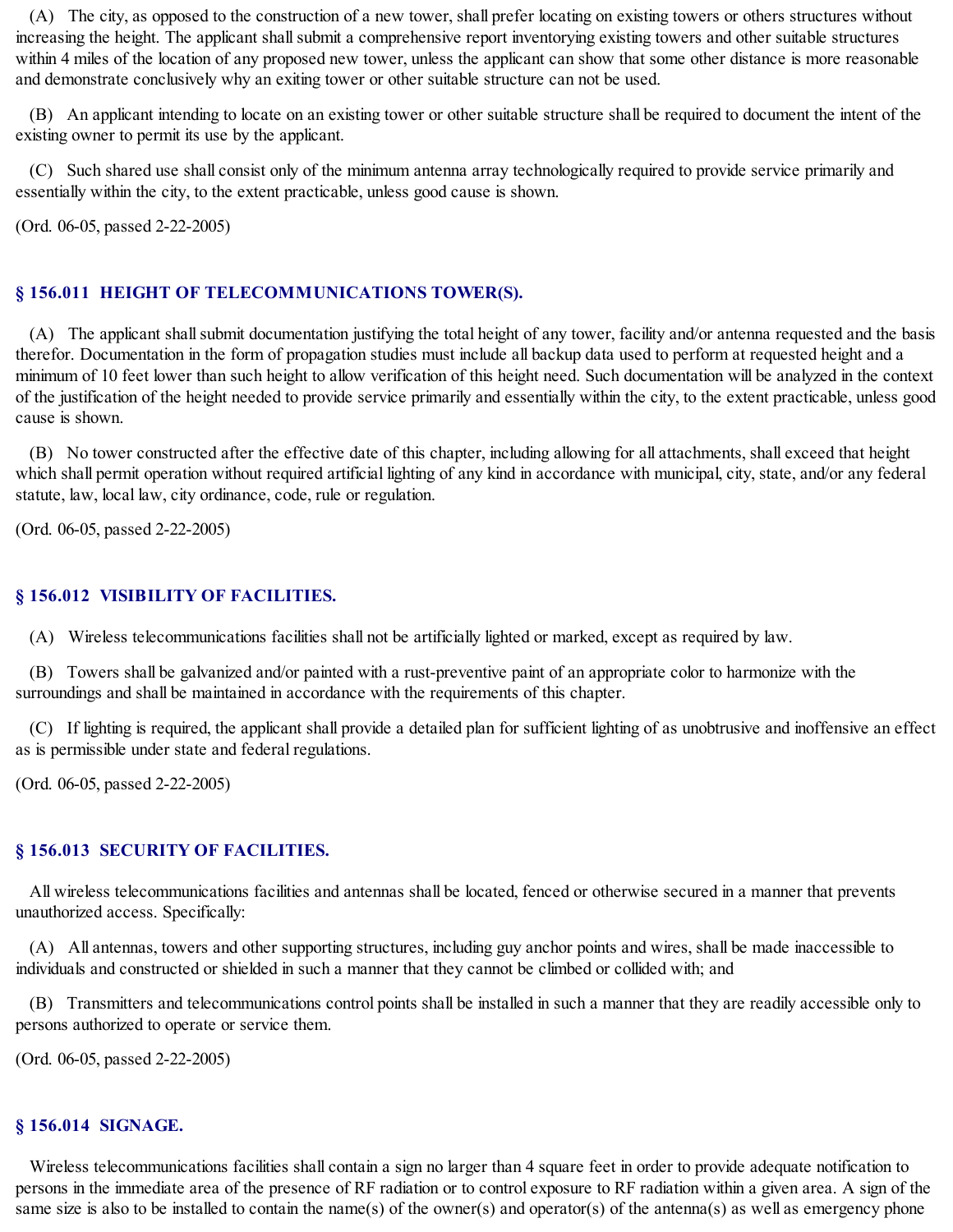number(s). The sign shall be on the equipment shelter or cabinet of the applicant and be visible from the access point of the site and must identify the equipment owner of the shelter or cabinet. On tower sites, an FCC registration site as applicable is also to be present. The signs shall not be lighted, unless applicable law, rule or regulation requires lighting. No other signage, including advertising, shall be permitted.

(Ord. 06-05, passed 2-22-2005)

### **§ 156.015 LOT SIZE AND SETBACKS.**

All proposed towers and any other proposed wireless telecommunications facility structures shall be set back from abutting parcels, recorded rights-of-way and road and street lines by the greater of the following distances: A distance equal to the height of the proposed tower or wireless telecommunications facility structure plus 10% of the height of the tower or structure, or the existing setback requirement of the underlying zoning district, whichever is greater. Any accessory structure shall be located so as to comply with the applicable minimum setback requirements for the property on which it is situated.

(Ord. 06-05, passed 2-22-2005)

### **§ 156.016 RETENTION OF EXPERT ASSISTANCE AND REIMBURSEMENT BY APPLICANT.**

(A) The city may hire any consultant and/or expert necessary to assist the city in reviewing and evaluating the application, including the construction and modification of the site, once permitted, and any site inspections.

(B) An applicant shall deposit with the city funds sufficient to reimburse the city for all reasonable costs of consultant and expert evaluation and consultation to the city in connection with the review of any application, including the construction and modification of the site, once permitted. The initial deposit shall be \$8,500. The placement of the \$8,500 with the city shall precede the pre-application meeting. The city will maintain a separate escrow account for allsuch funds. The city's consultants/experts shall invoice the city for its services in reviewing the application, including the construction and modification of the site, once permitted. If at any time during the process this escrow account has a balance less than \$2,500, the applicant shall immediately, upon notification by the city, replenish said escrow account so that it has a balance of at least \$5,000. Such additional escrow funds shall be deposited with the city before any further action or consideration is taken on the application. In the event that the amount held in escrow by the city is more than the amount of the actual invoicing at the conclusion of the project, the remaining balance shall be promptly refunded to the applicant.

(C) The total amount of the funds needed as set forth in division (B) of this section may vary with the scope and complexity of the project, the completeness of the application and other information as may be needed to complete the necessary review, analysis and inspection of any construction or modification.

(Ord. 06-05, passed 2-22-2005)

## **§ 156.017 PUBLIC HEARING AND NOTIFICATION REQUIREMENTS.**

(A) Prior to the approval of any application for a special use permit for wireless telecommunications facilities, a public hearing shall be held by the city, notice of which shall be published in the official newspaper of the city no less than 10 calendar days prior to the scheduled date of the public hearing. In order that the city may notify nearby landowners, the application shall contain the names and address of all landowners whose property is located within 1,500 feet of any property line of the lot or parcel on which the new wireless telecommunications facilities are proposed to be located.

(B) There shall be no public hearing required for an application to co-locate on an existing tower or other structure or a modification at an existing site, as long as there is no proposed increase in the height of the tower or structure, including attachments thereto.

(C) The city shallschedule the public hearing refereed to in division (A) of this section once it finds the application is complete. The city, at any stage prior to issuing a special use permit, may require such additional information as it deems necessary.

(Ord. 06-05, passed 2-22-2005)

## **§ 156.018 ACTION ON AN APPLICATION FOR A SPECIAL USE PERMIT.**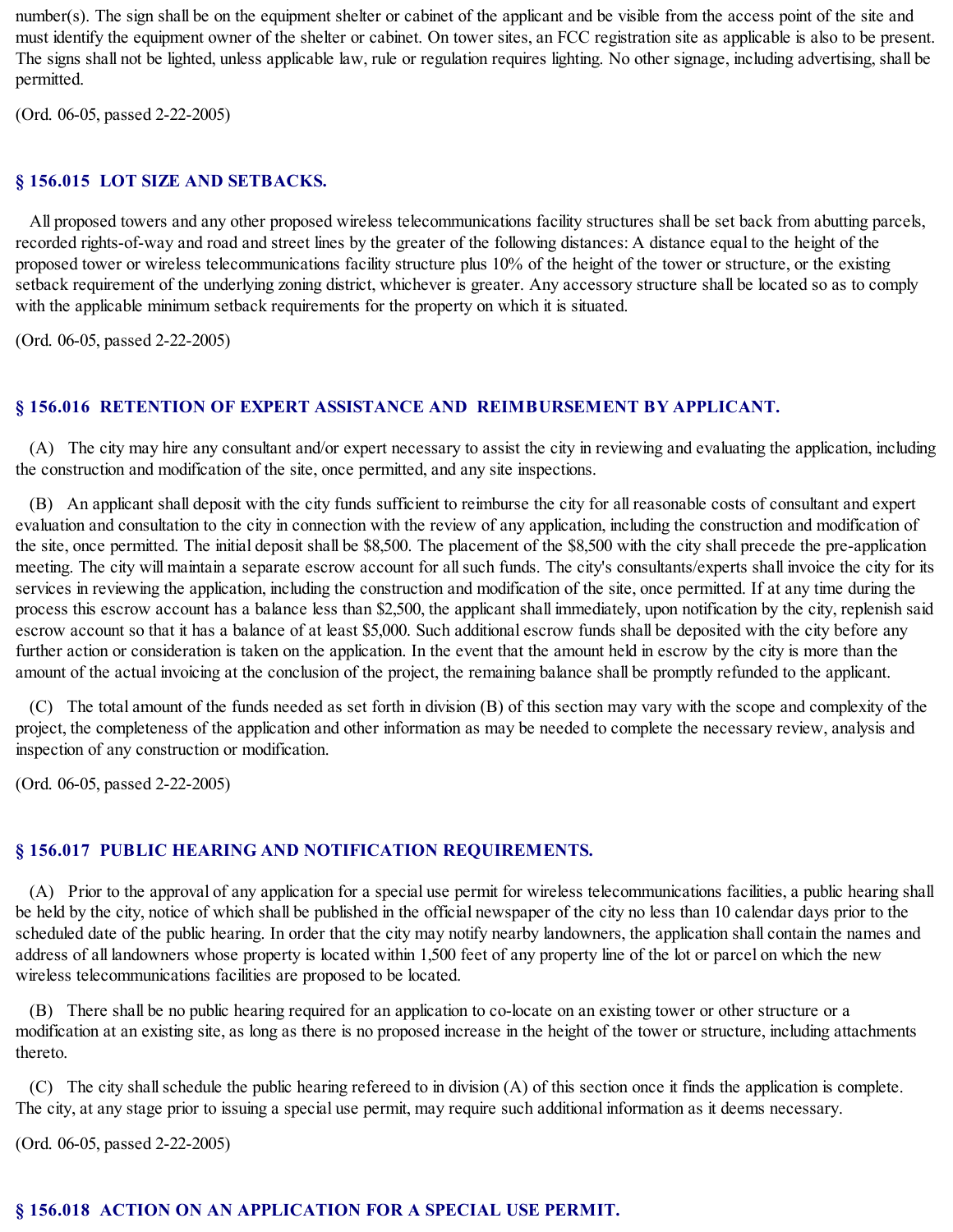(A) The City will undertake a review of an application pursuant to this chapter in a timely fashion, consistent with its responsibilities, and shall act within a reasonable period of time given the relative complexity of the application and the circumstances, with due regard for the public's interest and need to be involved, and the applicant's desire for a timely resolution.

(B) The city may refer any application or part thereof to any advisory or other committee for a non- binding recommendation.

(C) After the public hearing and after formally considering the application, the city may approve, approve with conditions, or deny a special use permit. Its decision shall be in writing and shall be supported by substantial evidence contained in a written record. The burden of proof for the grant of the permit shall always be upon the applicant.

(D) If the city approves the special use permit for wireless telecommunications facilities, then the applicant shall be notified of such approval in writing within 10 calendar days of the city's action, and the special use permit shall be issued within 30 days after such approval. Except for necessary building permits, and subsequent certificates of compliance, once a special use permit has been granted hereunder, no additional permits or approvals from the city, such as site plan or zoning approvals, shall be required by the city for the wireless telecommunications facilities covered by the special use permit.

(E) If the city denies the special use permit for wireless telecommunications facilities, then the applicant shall be notified of such denial in writing within 10 calendar days of the city's action.

(Ord. 06-05, passed 2-22-2005)

## **§ 156.019 EXTENT AND PARAMETERS OF SPECIAL USE PERMIT.**

The extent and parameters of a special use permit for wireless telecommunications facilities shall be as follows:

(A) Such special use permit shall not be assigned, transferred or conveyed without the express prior written notification to the city.

(B) Such special use permit may, following a hearing upon due prior notice to the applicant, be revoked, canceled, or terminated for a violation of the conditions and provisions of the special use permit, or for a material violation of this chapter after prior written notice to the holder of the special use permit.

(Ord. 06-05, passed 2-22-2005)

### **§ 156.020 APPLICATION FEE.**

At the time that a person submits an application for a special use permit for a new tower, such person shall pay a non-refundable application fee of \$5,000 to the city. If the application is for a special use permit for co-locating on an existing tower or other suitable structure, where no increase in height of the tower or structure is required, the non-refundable fee shall be \$2,500.

(Ord. 06-05, passed 2-22-2005)

# **§ 156.021 PERFORMANCE SECURITY.**

The applicant and the owner of record of any proposed wireless telecommunications facilities property site shall, at its cost and expense, be jointly required to execute and file with the city a bond, or other form of security acceptable to the city as to type of security and the form and manner of execution, in an amount of at least \$75,000 for a tower facility and \$25,000 for a co-location on an existing tower or other structure and with such sureties as are deemed sufficient by the city to assure the faithful performance of the terms and conditions of this chapter and conditions of any special use permit issued pursuant to this chapter. The full amount of the bond or security shall remain in full force and effect throughout the term of the special use permit and/or until any necessary site restoration is completed to restore the site to a condition comparable to that which existed prior to the issuance of the original special use permit.

(Ord. 06-05, passed 2-22-2005)

# **§ 156.022 RESERVATION OF AUTHORITY TO INSPECT FACILITIES.**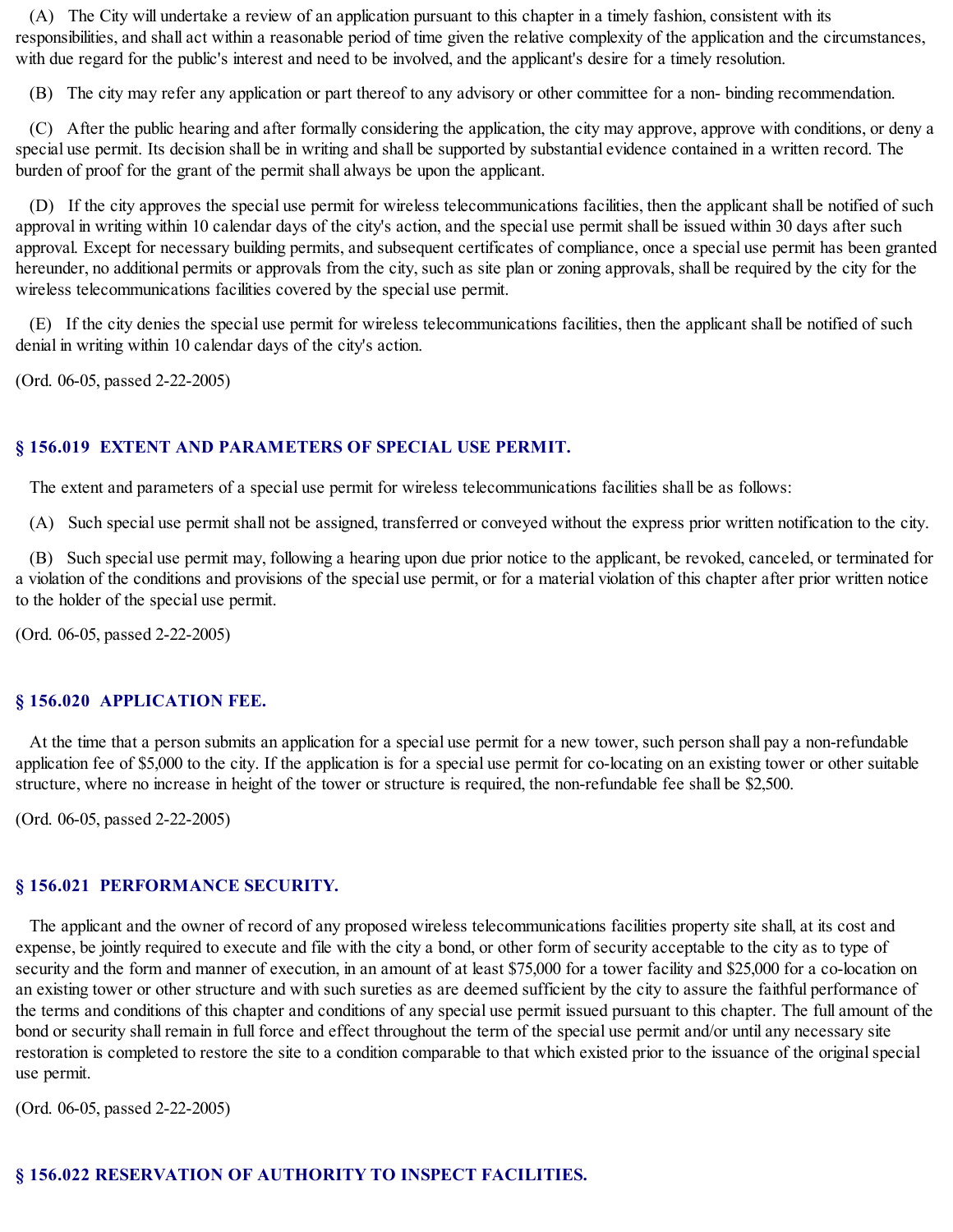In order to verify that the holder of a special use permit for wireless telecommunications facilities and any and all lessees, renters and/or licensees of wireless telecommunications facilities, place and construct such facilities, including towers and antennas in accordance with all applicable technical, safety, fire, building, and zoning codes, laws, ordinances and regulations and other applicable requirements, the city may inspect all facets of said permit holder's, renter's, lessee's or licensee's placement, construction, modification and maintenance of such facilities, including, but not limited to Towers, antennas and buildings or other structures constructed or located on the permitted site.

(Ord. 06-05, passed 2-22-2005)

## **§ 156.023 LIABILITY INSURANCE.**

(A) A holder of a special use permit for wireless telecommunications facilities shallsecure and at all times maintain public liability insurance for personal injuries, death and property damage, and umbrella insurance coverage, for the duration of the special use permit in amounts as set forth below:

(1) Commercial general liability covering personal injuries, death and property damage: \$1,000,000 per occurrence; \$2,000,000 aggregate;

(2) Automobile coverage: \$1,000,000 per occurrence; \$2,000,000 aggregate;

(3) Workers compensation and disability: statutory amounts

(B) For a wireless telecommunications facility on city property, the commercial general liability insurance policy shallspecifically include the city and its officers, Councils, employees, committee members, attorneys, agents and consultants as additional insureds.

(C) The insurance policies shall be issued by an agent or representative of an insurance company licensed to do business in the state and with a Best's rating of at least A.

(D) The insurance policies shall contain an endorsement obligating the insurance company to furnish the city with at least 30 days prior written notice in advance of the cancellation of the insurance.

(E) Renewal or replacement policies or certificates shall be delivered to the city at least 15 days before the expiration of the insurance that such policies are to renew or replace.

(F) Before construction of a permitted wireless telecommunications facilities is initiated, but in no case later than 15 days after the grant of the special use permit, the holder of the special use permit shall deliver to the city a copy of each of the policies or certificates representing the insurance in the required amounts.

(Ord. 06-05, passed 2-22-2005)

### **§ 156.024 INDEMNIFICATION.**

(A) Any application for wireless telecommunication facilities that is proposed for city property, pursuant to this chapter, shall contain a provision with respect to indemnification. Such provision shall require the applicant, to the extent permitted by the law, to at all times defend, indemnify, protect, save, hold harmless and exempt the City and its officers, Councils, employees, committee members, attorneys, agents and consultants from any and all penalties, damages, costs, or charges arising out of any and all claims, suits, demands, causes of action or award of damages, whether compensatory or punitive, or expenses arising therefrom, either at law or in equity, which might arise out of, or are caused by the placement, construction, erection, modification, location, products performance, use, operation, maintenance, repair, installation, replacement, removal or restoration of said facility, excepting, however, any portion of such claims, suits, demands, causes of action or award of damages as may be attributable to the negligent or intentional acts or omissions of the city or its servants or agents. With respect to the penalties, damages or charges referenced herein, reasonable attorneys' fees, consultants' fees and expert witness fees are included in those costs that are recoverable by the city.

(B) Notwithstanding the requirements noted in division (A) of this section, an indemnification provision will not be required in those instances where the city itself applies for and secures a special use permit for wireless telecommunications facilities.

(Ord. 06-05, passed 2-22-2005)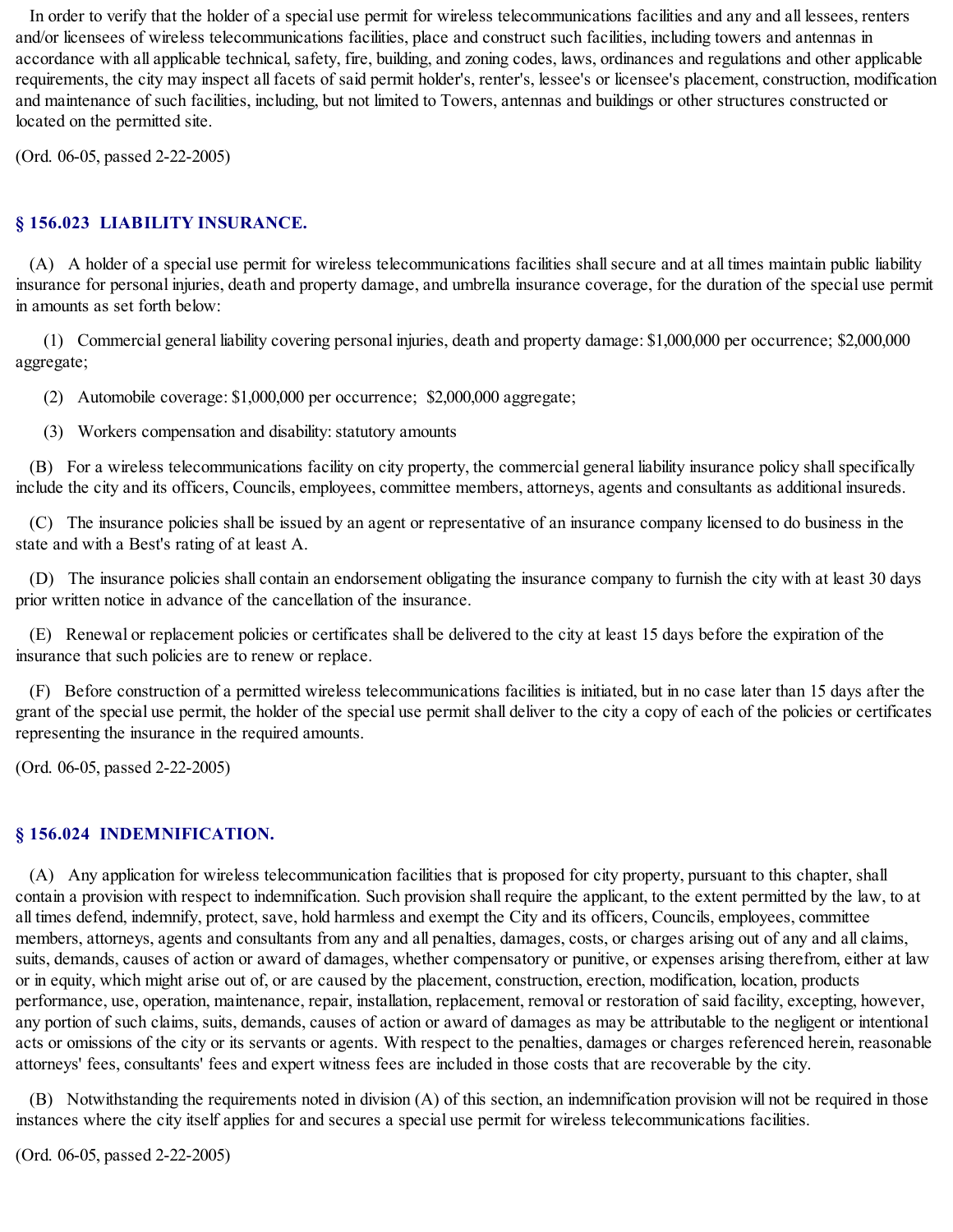### **§ 156.025 FINES.**

(A) In the event of a violation of this chapter or any special use permit issued pursuant to this chapter, the city may impose and collect, and the holder of the special use permit for wireless telecommunications facilities shall pay to the city, fines or penalties as set forth below.

(B) The holder of a special use permit's failure to comply with provisions of this chapter shall constitute a violation of this chapter and shall subject the applicant to the code enforcement provisions and procedures as provided in  $\S$ § 154.13(A) through (E).

(C) Notwithstanding anything in this chapter, the holder of the special use permit for wireless telecommunications facilities may not use the payment of fines, liquidated damages or other penalties to evade or avoid compliance with this chapter or any section of this chapter. An attempt to do so shall subject the holder of the special use permit to termination and revocation of the special use permit. The city may also seek injunctive relief to prevent the continued violation of this chapter without limiting other remedies available to the city.

(Ord. 06-05, passed 2-22-2005)

### **§ 156.026 DEFAULT AND/OR REVOCATION.**

If a wireless telecommunications facility is repaired, rebuilt, placed, moved, re-located, modified or maintained in a way that is inconsistent or not in compliance with the provisions of this chapter or of the special use permit, then the city shall notify the holder of the special use permit in writing of such violation. A permit holder in violation may be considered in default and subject to fines as set forth in § 156.025, and if a violation is not corrected to the satisfaction of the city in a reasonable period of time, the special use permit is subject to revocation.

(Ord. 06-05, passed 2-22-2005)

### **§ 156.027 REMOVAL OF FACILITIES.**

(A) Under the following circumstances, the city may determine that the health, safety and welfare interests of the city warrant and require the removal of wireless telecommunications facilities:

(1) Wireless telecommunications facilities with a permit have been abandoned (i.e. not used as wireless telecommunications facilities) for a period exceeding 90 consecutive days or a total of 180 days in any 365-day period, except for periods caused by force majeure or acts of God, in which case repair or removalshall commence within 90 days;

(2) Permitted wireless telecommunications facilities fall into such a state of disrepair that they create a health or safety hazard;

(3) Wireless telecommunications facilities have been located, constructed or modified without first obtaining, or in a manner not authorized by the required special use permit, or any other necessary authorization, and the special permit may be revoked.

(B) If the city makes such a determination as noted in division (A) of this section, then the city shall notify the holder of the special use permit for the wireless telecommunications facilities within 48 hours that said wireless telecommunications facilities are to be removed, the city may approve an interim temporary use agreement/permit, such as to enable the sale of the wireless telecommunications facilities.

(C) The holder of the special use permit, or its successors or assigns, shall dismantle and remove such wireless telecommunications facilities and all associated structures and facilities from the site and restore the site to as close to its original condition as is possible, such restoration being limited only by physical or commercial impracticability, within 90 days of receipt of written notice from the city. However, if the owner of the property upon which the wireless telecommunications facilities are located wishes to retain any access roadway to the wireless telecommunications facilities, the owner may do so with the approval of the city.

(D) If Wireless telecommunications facilities are not removed or substantial progress has not been made to remove the wireless telecommunications facilities within 90 days after the permit holder has received notice, then the city may order officials or representatives of the city to remove the wireless telecommunications facilities at the sole expense of the owner or special use permit holder.

(E) If the city removes or causes to be removed, wireless telecommunications facilities, and the owner of the wireless telecommunications facilities does not claim and remove it from the site to a lawful location within 10 days, then the city may take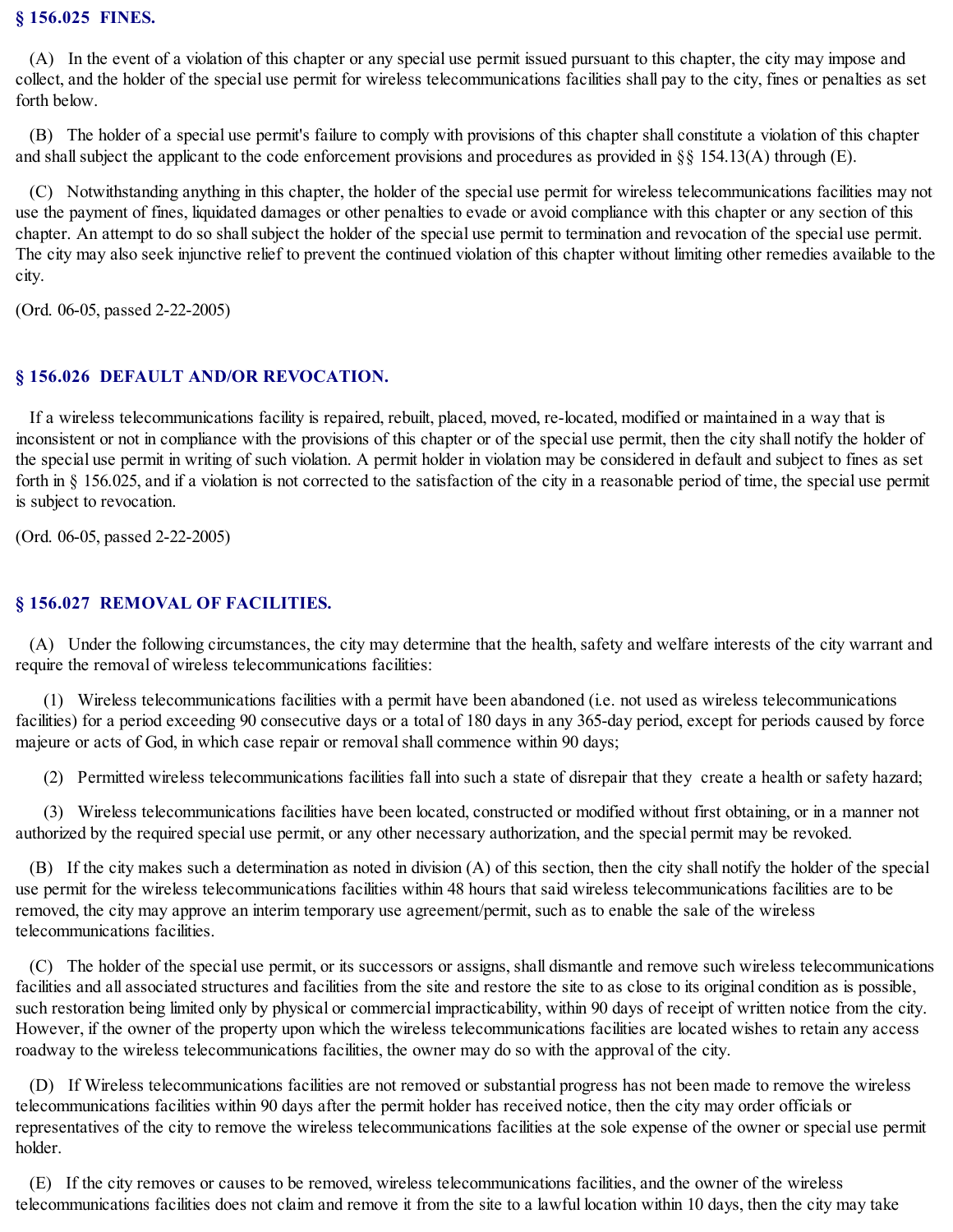steps to declare the wireless telecommunications facilities abandoned, and sell them and their components.

(F) Notwithstanding anything in this section to the contrary, the city may approve a temporary use permit/agreement for the wireless telecommunications facilities, for no more than 90 days, during which time a suitable plan for removal, conversion, or relocation of the affected wireless telecommunications facilities shall be developed by the holder of the special use permit, subject to the approval of the city, and an agreement to such plan shall be executed by the holder of the special use permit and the city. If such a plan is not developed, approved and executed within the 90-day time period, then the city may take possession of and dispose of the affected wireless telecommunications facilities in the manner provided in this section.

(Ord. 06-05, passed 2-22-2005)

### **§ 156.028 RELIEF.**

Any applicant desiring relief, waiver or exemption from any aspect or requirement of this chapter may request such at the preapplication meeting, provided that the relief or exemption is contained in the submitted application for either a special use permit, or in the case of an existing or previously granted special use permit a request for modification of its tower and/or facilities. Such relief may be temporary or permanent, partial or complete. However, the burden of proving the need for the requested relief, waiver or exemption is solely on the applicant to prove. The applicant shall bear all costs of the city in considering the request and the relief, waiver or exemption. No such relief or exemption shall be approved unless the applicant demonstrates by clear and convincing evidence that, if granted, the relief, waiver or exemption will have no significant affect on the health, safety and welfare of the city, its residents and other service providers.

(Ord. 06-05, passed 2-22-2005)

### **§ 156.029 PERIODIC REGULATORY REVIEW BY THE CITY.**

(A) The city may at any time conduct a review and examination of this entire chapter.

(B) If after such a periodic review and examination of this chapter, the city determines that one or more provisions of this chapter should be amended, repealed, revised, clarified or deleted, then the city may take whatever measures are necessary in accordance with applicable law in order to accomplish the same. It is noted that where warranted, and in the best interests of the city, the city may repeal this entire chapter at any time.

(C) Notwithstanding the provisions of divisions (A) and (B) of this section, the city may at any time and in any manner, to the extent permitted by federal, state, or local law, amend, add, repeal and/or delete one or more provisions of this chapter.

(Ord. 06-05, passed 2-22-2005)

### **§ 156.030 ADHERENCE TO STATE AND/OR FEDERAL RULES AND REGULATIONS.**

(A) To the extent that the holder of a special use permit for wireless telecommunications facilities has not received relief, or is otherwise exempt from appropriate state and/or federal agency rules or regulations, then the holder of such a special use permit shall adhere to, and comply with all applicable rules, regulations, standards and provisions of any state or federal agency, including, but not limited to, the FAA and the FCC. Specifically included in this requirement are any rules and regulations regarding height, lighting, security, electrical and RF emission standards.

(B) To the extent that applicable rules, regulations, standards, and provisions of any state or federal agency, including but not limited to the FAA and the FCC, and specifically including any rules and regulations regarding height, lighting, and security are changed and/or are modified during the duration of a special use permit for wireless telecommunications facilities, then the holder of such a special use permit shall conform the permitted wireless telecommunications facilities to the applicable changed and/or modified rule, regulation, standard, or provision within a maximum of 24 months of the effective date of the applicable changed and/or modified rule, regulation, standard, or provision, or sooner as may be required by the issuing entity.

(Ord. 06-05, passed 2-22-2005)

### **§ 156.031 CONFLICT WITH OTHER LAWS.**